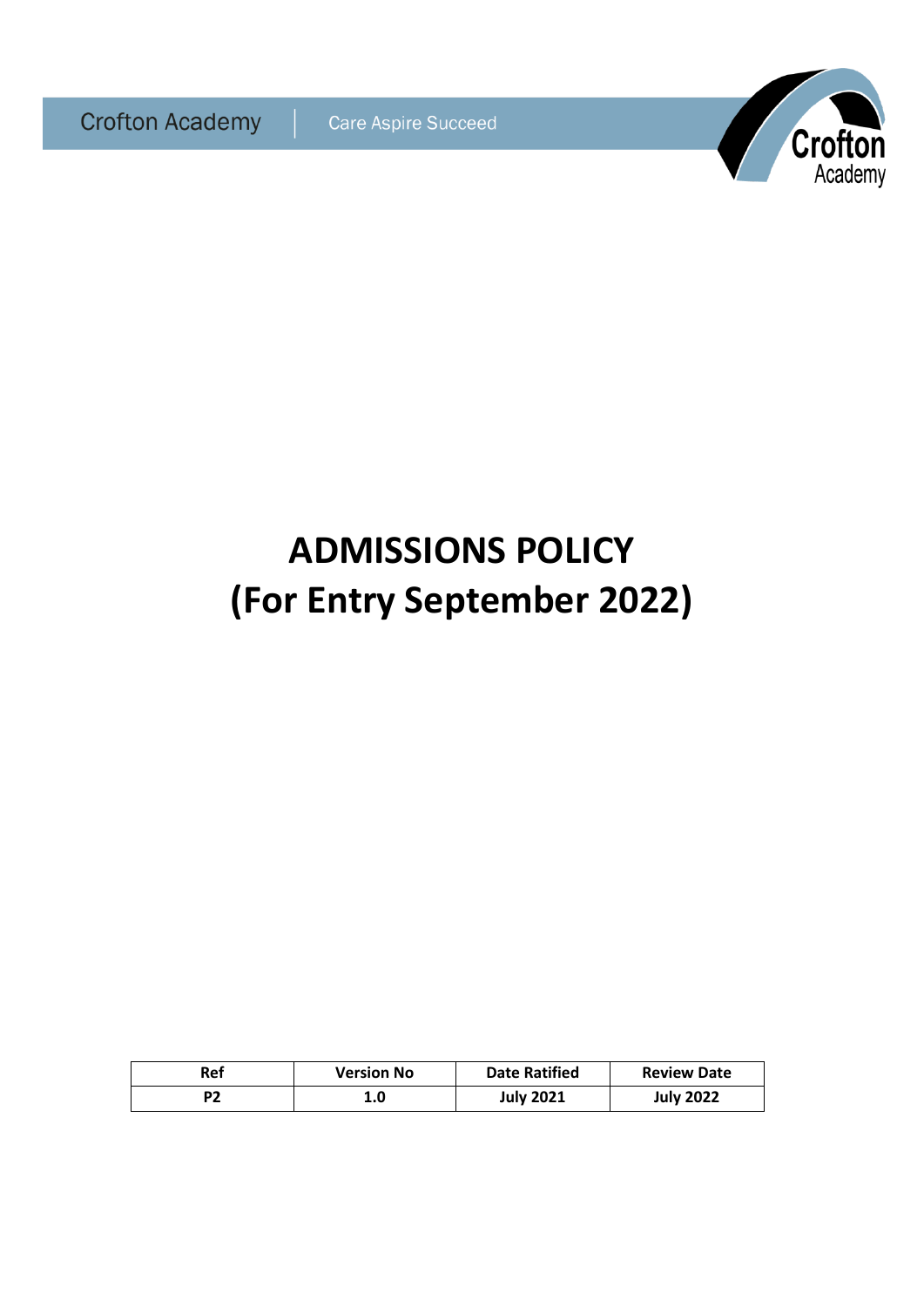# **1 GLOSSARY OF TERMS**

- 1.1 **"the LA"** means Wakefield Metropolitan District Council acting in its capacity as local authority.
- 1.2 **"the LA area"** means the area in respect of which is the local authority.
- 1.3 **"school"** means a community school, or voluntary controlled school. Community special schools are not covered by the policy.
- 1.4 **"specified year"** means the school year beginning at or around the beginning of September 2021.
- 1.5 **"admission authority"** in relation to a community or voluntary controlled school means the LA. The governing body of foundation (trust) and aided schools are the admission authorities for those schools. The Secretary of State is the admission authority for Academies.
- 1.6 **"admission arrangements"** means the arrangements for a particular school or schools which govern the procedures and the decision making for the purposes of admitting pupils to the school.

# **2 EXPRESSING A PREFERENCE**

- 2.1 For admission to secondary schools, applications from Wakefield residents should be made on **Wakefield's Common Application Form**.
- 2.3 Applications, at any time, from residents outside the Wakefield District should be made in accordance with the applicant's "home" LA's Common Application Form.
- 2.4 Repeat applications made for entry to the same year group at the same school will not be considered unless there has been a material change in circumstances since the original application. School Admissions will determine if there has been a material change in circumstances. Examples of a material change include a change of address. Where information was known at the time of the original application, or appeal, but parents chose not to use it, this information will not be considered as additional information or a change in circumstances.
- 2.5 Wakefield LA operates a waiting list for every year group for the whole of the school year until the end of the summer term in July and where a place becomes available in the relevant year group the place is offered to the child who is at the top of the waiting list. Any parent wishing to be placed on the waiting list for the subsequent academic year will have to re-apply for that academic year.
- 2.6 Wakefield LA operates waiting lists for every year group for the whole of the school year (i.e. up to the 31 August) and where a place becomes available in the relevant year group the place is offered to the child who is at the top of the waiting list. Any parent wishing to be placed on the waiting list for the subsequent academic year will have to re-apply for that academic year.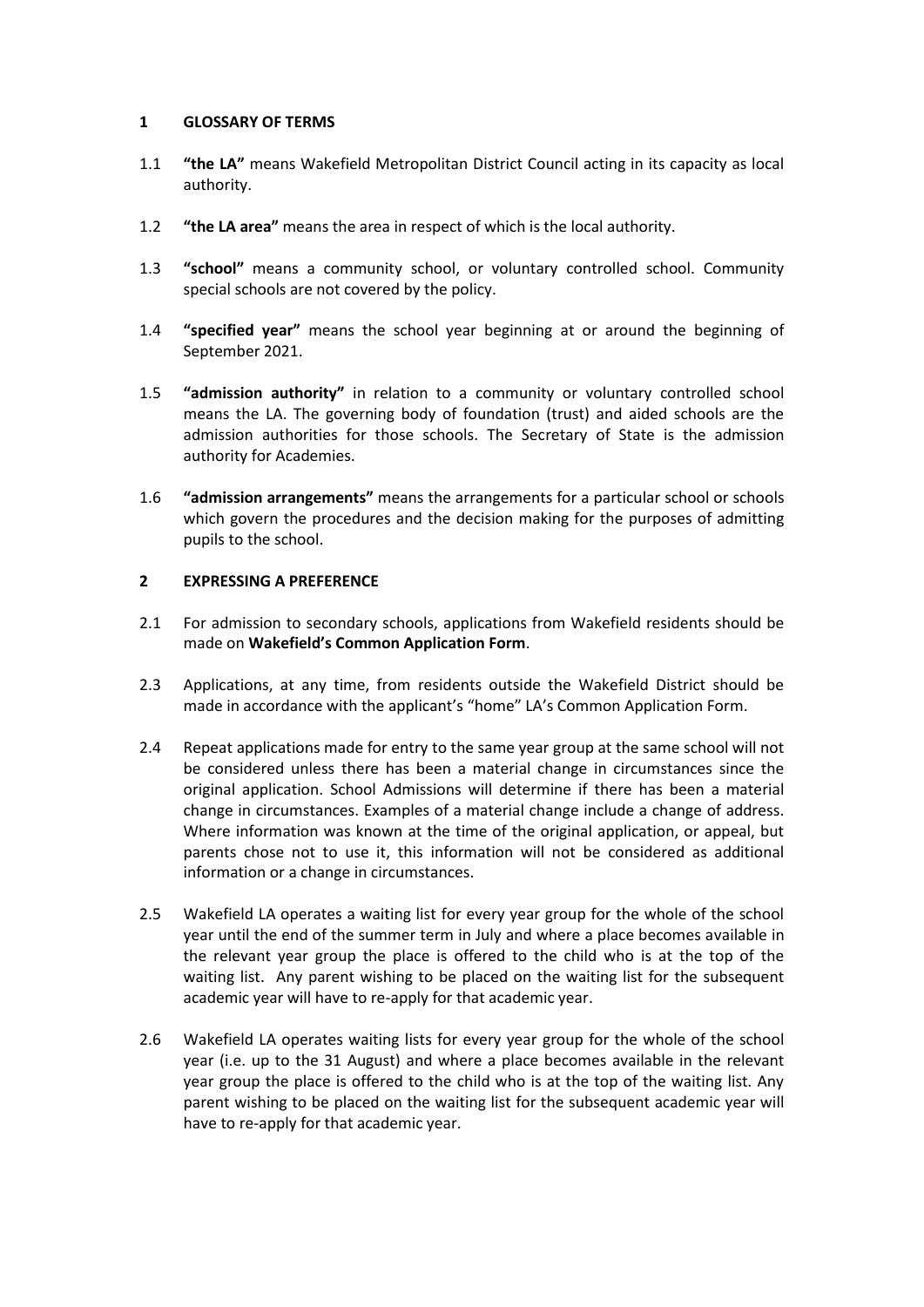2.7 Where parents submit a Common Application Form under a Co-ordinated Admissions Scheme, whether in the normal admissions round or in-year, which names more than one community or voluntary controlled school, all applications will be treated equally and eligibility for a school place will be decided in accordance with this Admissions Policy.

# **3 THE ADMISSIONS POLICY**

- 3.1 If the number of preferences received for a school does not exceed the Admission number, all preferences will be met *(see explanatory note 12.1)*.
- 3.2 All applications received will be considered in the following order:
	- 1. Applications received by the closing date in the normal admissions round:
		- for secondary applications the closing date is **31 October. 2021**
	- 2. For late applications received between the closing date for the normal admissions round and the end of the summer term the following dates will apply:
		- Applications for secondary places received up to and including **23 November 2021** will be accepted as if they had been received by the closing date;
		- Applications for primary places received up to and including **14 February 2022** will be accepted as if they had been received by the closing date.
- 3.3 Applications received after these dates will be regarded as late applications and will be considered after all applications received on time.
- 3.4 If there are more applications for admission to a school than there are places available, preference will be given in the following order:
	- (a) (i) Looked after Children and all previously Looked after Children; This refers to children who are:
		- Subject to a care order made by the courts under section 31 of the Children Act 1989 – for the courts to grant a care order they have to be satisfied that a child is suffering or would suffer 'significant harm' without one;
		- Children who are accommodated by the Local Authority on a voluntary basis under Section 20 of the Children Act 1989; and
		- Children who have been adopted from Local Authority care, children who are subject to a Child Arrangements Order and those with special guardianship immediately following being Looked After will all be included within the higher priority for Looked after Children *(see explanatory note 12.2)*
	- (a) (ii) Children who appear (to the admission authority) to have been in a state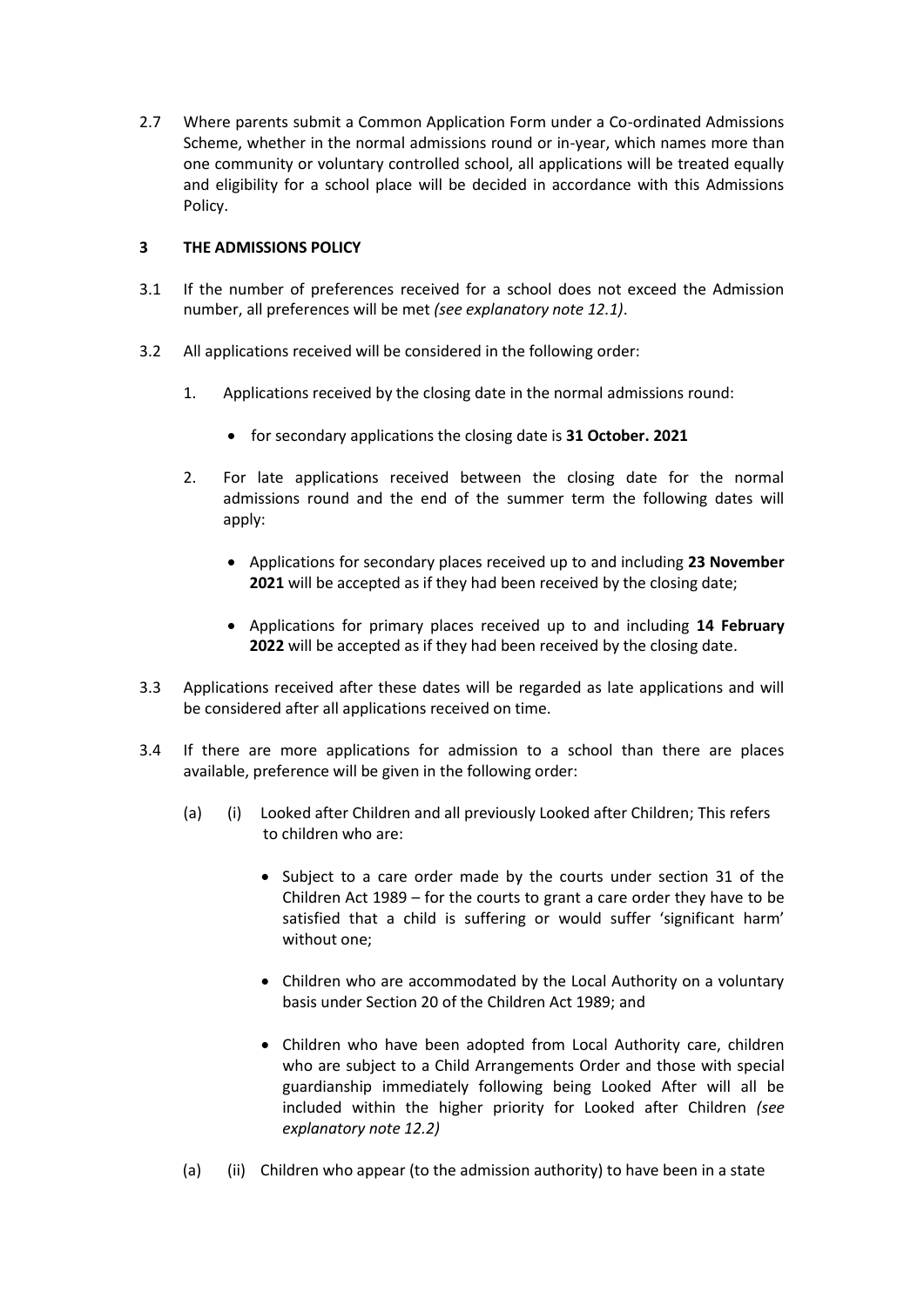are outside of England and ceased to be in care as a result of being adopted (*see explanatory note 12.2)*

- (b) (i) Children who live in the school's catchment area, who have brothers or sisters attending the school at the time of admission *(see explanatory note 12.3);*
	- (ii) Other children who live in the school's catchment area (*see explanatory note 12.4);*
	- (c) Children who have brothers or sisters in attendance at the school *(see explanatory note 12.3);*
	- (d) Other children, with priority being given to those living nearest to the school *(see explanatory note 12.5).*
- 3.5 In all categories "live" means the child's permanent home address. A child is normally regarded as living with a parent or carer and the LA will use the parent or carer's address for admission purposes. Where an address is given which is either not the address of the child's parent or carer or is not the child's true home address, that address will not be treated as the home address for the purposes of the application. Where the LA becomes aware that a child is living temporarily with someone other than his/her parent or carer and has moved there for the sole purpose of gaining a place at a particular school, and the address of that person has been given as the home address in the application, the application will be treated as intentionally misleading or fraudulent and the school place offered may be withdrawn *(see explanatory note 12.7).*
- 3.6 Only one address can be used on the application for a school place. Where shared care arrangements are in place, both parents must agree which address will be used on the application, and this should be the address where the child lives for the majority of the school week. If no joint declaration is received by the closing date for applications, the local authority will determine which address will be used, based on where the child spends the majority of the school week. In instances where the child spends equal time with each parent, the home address will be taken as the address where the child is registered with the doctor (*see explanatory note 12.6*).
- 3.7 By submitting an application for a school place, the parent is confirming that they have parental responsibility for the child named on the form, or if parental responsibility is shared, that both parents are in agreement regarding the preferences stated on the application for a school place. In the case of parents disagreeing on the schools preferred, there is an expectation that parents will resolve these disputes themselves and make a single application which both parents are in agreement with *(see explanatory note 12.8).*
- 3.8 In all categories, when decisions have to be made between children satisfying the same criterion, children living nearest to the school, measured as the crow flies, have priority. The distance measured will be from the central (centroid) point of the applicant's property to the central (centroid) point of the school's ground. Measurement will be made using the LA's in-house admission system and mapping software.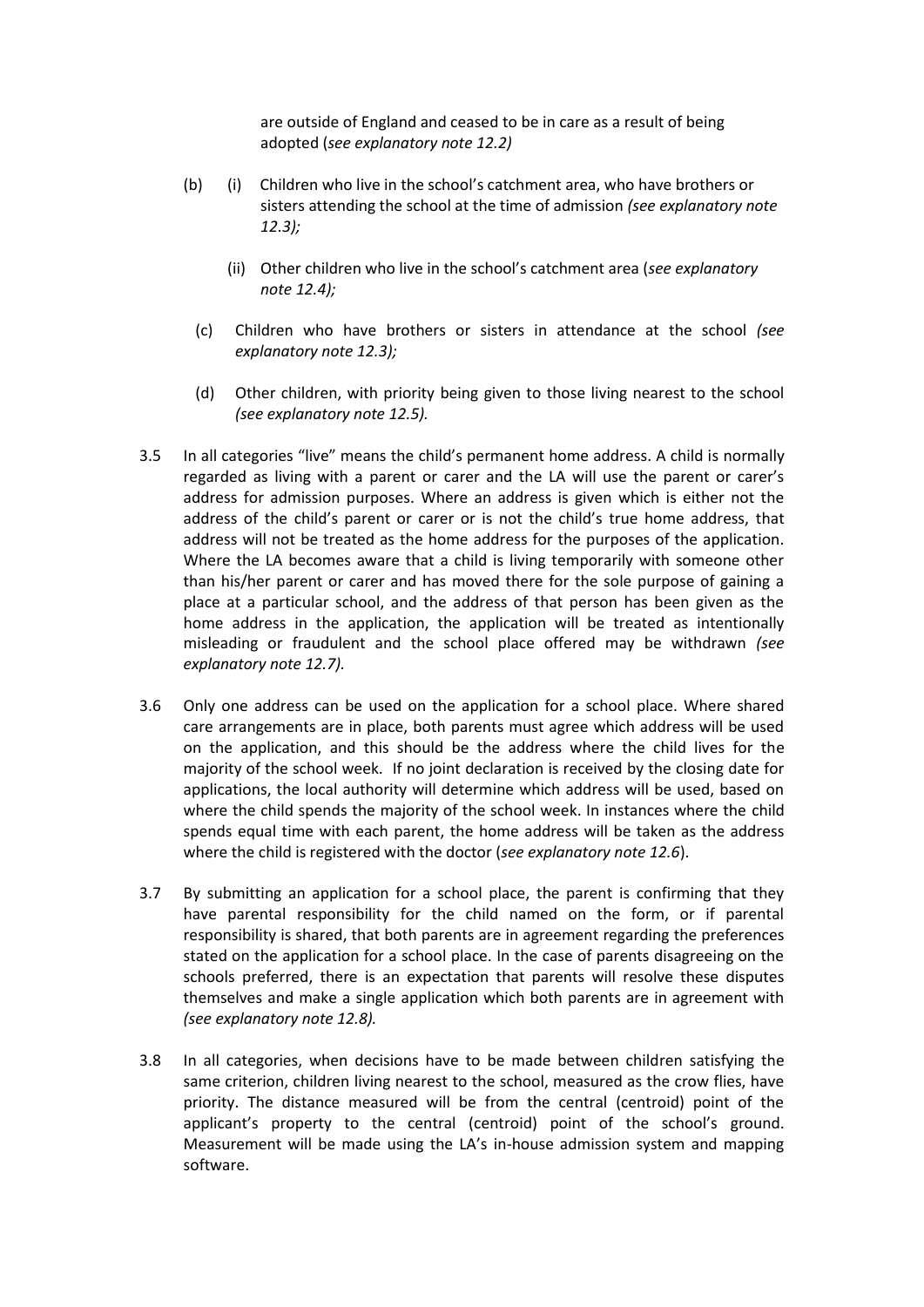- 3.9 Where there is more than one application from a postal address contained within a block of flats, places will be decided by random allocation. If two or more pupils live equidistant from the school, the distance each pupil lives by road from the preferred school will be measured and the place offered to the pupil who lives nearest by this means. In the event of this being equal, places will then be decided by random allocation.
- 3.10 Where the admission of siblings from a multiple birth (e.g. twins, triplets) would cause the school to rise above its Planned Admission Number (PAN), all of the children from the multiple birth will be admitted.
- 3.11 In the case of infant classes, where the admission of the children from a multiple birth would result in the PAN rising above 30 (or multiples of 30), the additional child/children will be regarded as an 'exception' to the Infant Class Size legislation throughout the infant phase or until the number in the year group reduces to the PAN.
- 3.12 Children will be placed in the appropriate category depending upon their circumstances at the closing date for receiving applications for admission to school. Changes in address will be accepted in accordance with the provisions of the Secondary and Primary Co-ordination Schemes. In cases where there is an anticipated change in circumstances, documentary evidence will be required.

In the event of any category being over-subscribed, places will be offered in the order of priority (a)  $-$  (d) detailed above.

# **4 CHILDREN WITH AN EDUCATION, HEALTH AND CARE PLAN**

- 4.1 Children with identified Special Educational Needs have a significantly greater difficulty learning than their peers and/or cannot access learning without significant adaptations to the school facilities. This typically means that additional support will be required for them in order to access learning. Further information can be obtained from the SEND Code of Practice (January 2015), Special Educational Needs Assessment and Review Team (SENART) or the Special Educational Needs and Disability Information and Support Services (SENDIASS).
- 4.2 Admission authorities:
	- Must consider applications from parents of children who have special educational needs or disability (SEND) but do not have an Education, Health and Care Plan (EHCP) on the basis of the published admissions criteria as part of the normal admissions procedures;
	- Must not refuse to admit a child who has SEND but does not have an EHC Plan because they do not feel able to cater for those needs;
	- Must not refuse to admit a child on the grounds that they do not have an EHC Plan;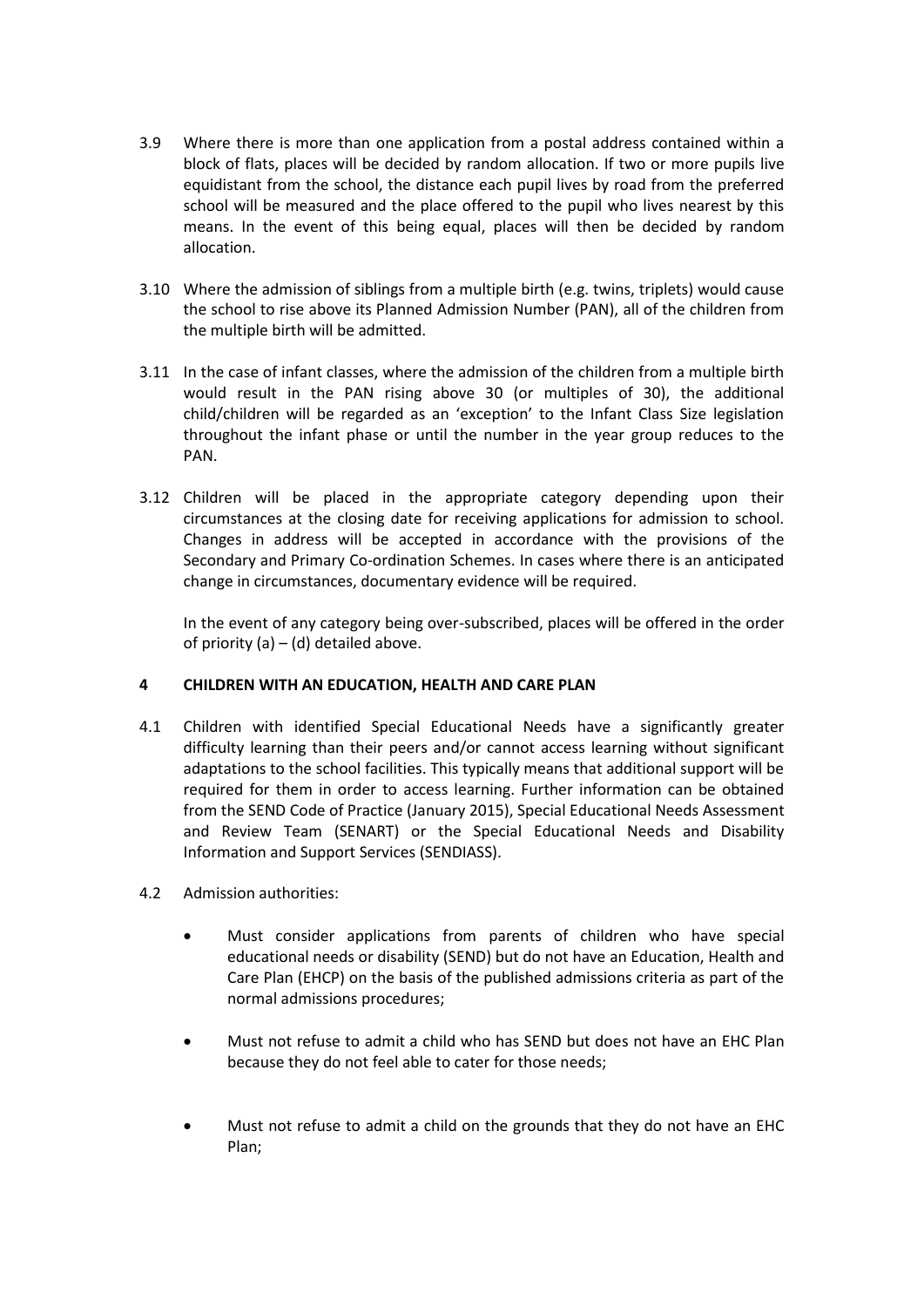- Must not discriminate against any child or young person who has an SEN or disability and must make reasonable adjustments as set out in the Equalities Act (2010) so that they can be admitted to the school where they do not have an EHC Plan.
- 4.3 Children with an Education, Health and Care Plan (EHCP) are dealt with under a different mechanism. Any child with a school named on their EHC Plan will automatically gain a place at the school named via the statementing process. Any child with an EHC Plan who is admitted to a mainstream community/voluntary controlled school will be counted against the school's admission number.

# **5 THE OFFER OF A PLACE AT A SCHOOL**

- 5.1 Decisions will be posted second class to parents on 1 March 2022.
- 5.2 Parents who have applied electronically will be able to access their offer of a school place via Wakefield Local Authority's on-line website after 12.00 midnight on the offer date.

# **6 POINT OF ENTRY**

6.1 Pupils will start school in the in-take year (i.e. Year 7) on the first day the school is open following 1 September 2022.

# **7 UNSUCCESSFUL APPLICATIONS**

- 7.1 If a Wakefield pupil is not successful in securing a place at any school he/she has preferenced, a school place will be allocated in accordance with the Wakefield Coordinated Admission Arrangement Scheme.
- 7.2 Any parent whose child is not offered a school place for which they have expressed a preference has the right to appeal to an independent appeal panel.

# **8 WAITING LISTS**

- 8.1 Pupils will be added to the waiting lists of community and voluntary controlled schools where they were refused a place in accordance with the provisions of either the Primary or Secondary Co-ordination Schemes or In-Year Co-ordination Schemes.
- 8.2 Places will be allocated from the waiting list when the number of pupils in the relevant year group falls below the admission number for that school. Waiting lists will be kept in strict priority order against the oversubscription criteria above.
- 8.3 The waiting list for each school will be reviewed and revised each time a child is added to or removed from the waiting list and/or when a child's changed circumstances will affect their order of priority for a school place.
- 8.4 The waiting list will be established on the offer day and will be maintained up to and including the end of the summer term in July 2023. Any parent wishing to be placed on the waiting list for the subsequent academic year will have to re-apply for that academic year.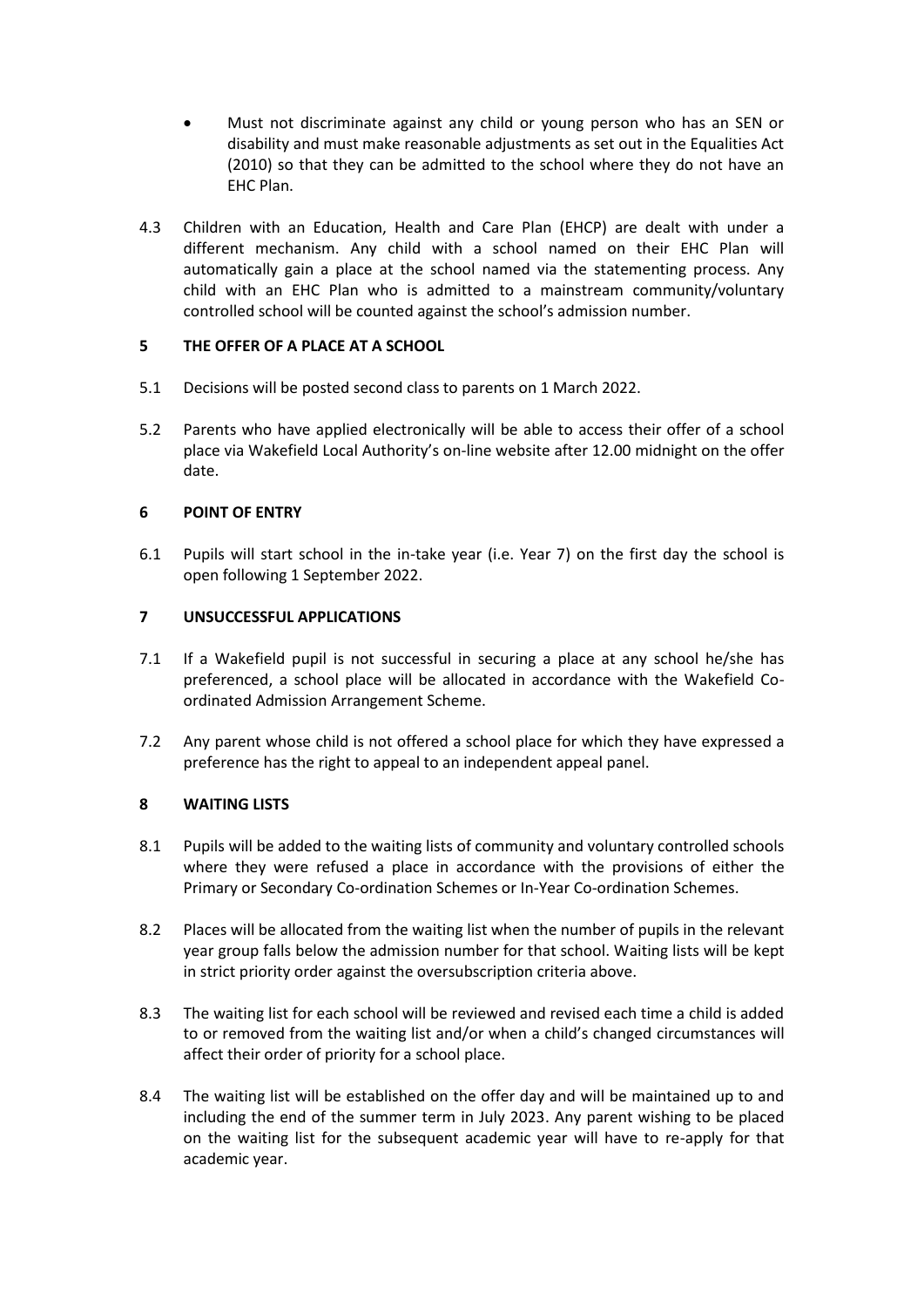# **9 IN-YEAR ADMISSIONS**

- 9.1 All applications made outside the normal admissions round (i.e. in-year applications) for community and voluntary controlled schools should be made on Wakefield's Common Application Form, which is available from the School Admissions Team. Applications will be processed in accordance with the "In-Year Co-ordination Scheme". Parents can express up to five school preferences.
- 9.2 Where there are sufficient places, an application will normally be agreed. The admission number for a school is set for the school's in-take year. As a general rule, this admission number then remains with that year group as it moves through the school. There may be exceptions, for example, if accommodation in a school is removed, then the admission number may change for subsequent year groups.
- 9.3 If a place is not available, a refusal letter is sent outlining the right of appeal. If the application is from a Wakefield resident then a place will be allocated at the next nearest community and voluntary controlled school with places. If the child is already attending a Wakefield school an alternative school will not be offered. The child's name will be added to the waiting list for the school in order against the oversubscription criteria in section 3.4 above. All waiting lists are re-ranked when new applicants have been added. Should a vacancy arise at the school, the place will be offered to the child at the top of the waiting list.

# **10 FAIR ACCESS PROTOCOL**

10.1 The LA has agreed a Fair Access Protocol with its primary and secondary schools. This means that, in some circumstances, pupils defined in the Protocol will have a higher priority for admission to schools and/or year groups, which are already full, than all other pupils seeking admission to the school. Full details of the Protocol can be obtained from the LA.

# **11 FALSE INFORMATION**

- 11.1 Where the LA has made an offer of a place at Crofton Academy on the basis of a fraudulent or intentionally misleading application from a parent which has effectively denied a place to a child with a stronger claim to a place at the school, the offer of a place may be withdrawn.
- 11.2 Where a child starts attending the school on the basis of fraudulent or intentionally misleading information the place may be withdrawn depending on the length of time that the child has been at school.
- 11.3 Where a place or an offer has been withdrawn the parent will be asked to submit a new application form. This new application form will then be considered afresh against the relevant admissions policy and co-ordination scheme.
- 11.4 It is for the parent/carer to satisfy the LA of their circumstances, as they apply to the admission criteria at the time of the application.

# **12 EXPLANATORY NOTES**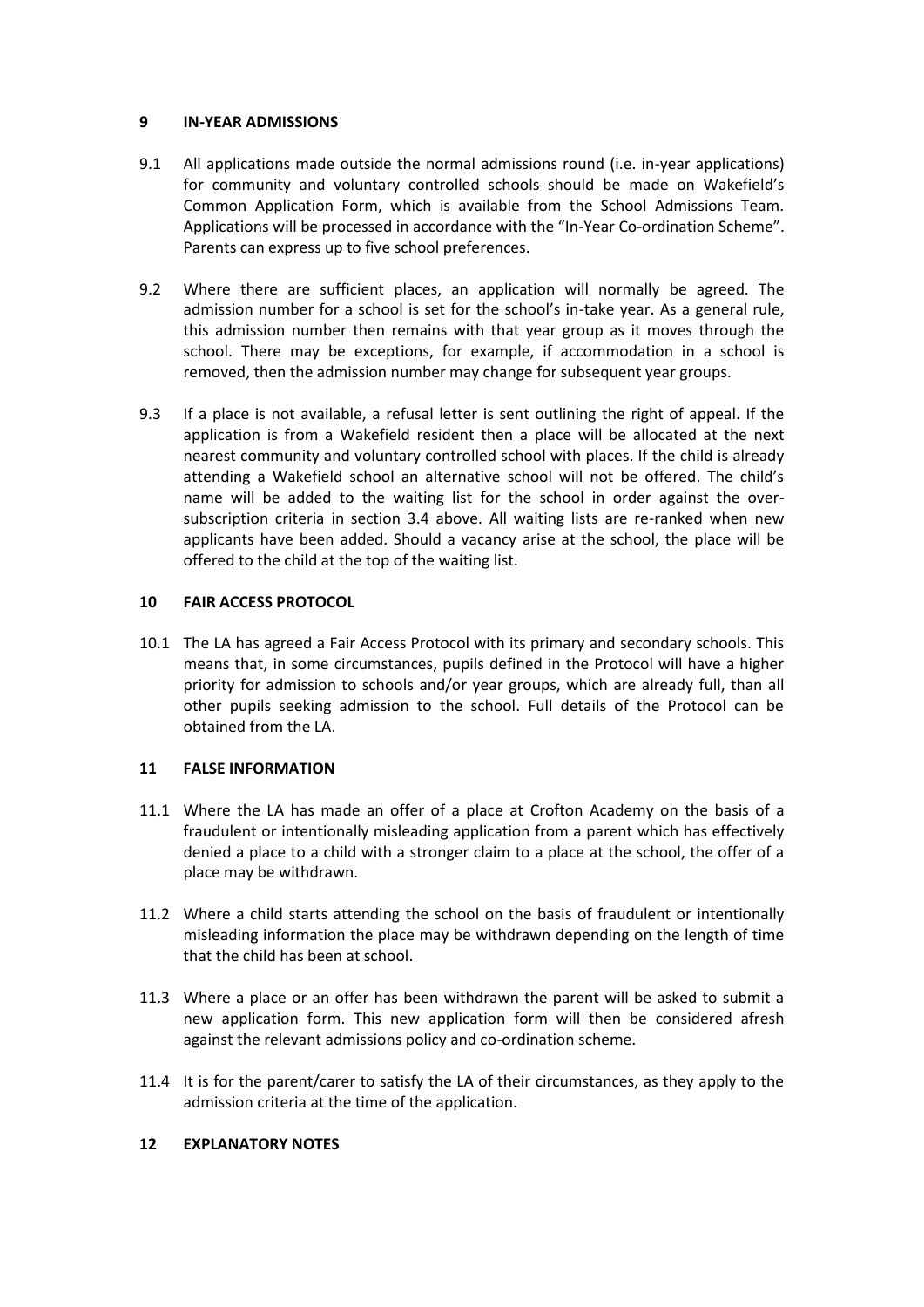- 12.1 Each maintained school has a Published Admission Number (or PAN) for each "relevant age" group. Every year, the LA consults with the Governing Body of the school before the Admission Number is set. In the case of year of entry (i.e. Year 7), a child may not normally be refused admission to a school unless the number of applications for admission exceeds the admission number, or a child is offered a school which is ranked higher on the Common Application Form under the respective Co-ordinated Admissions Policy.
- 12.2 **Looked after Children and previously Looked after Children:** A 'looked after child' is a child who is (a) in the care of a local authority, or (b) being provided with accommodation by a local authority in the exercise of their social services functions (see the definition in Section 22(1) of the Children Act 1989) at the time of making an application to a school.

A 'previously looked after child' includes children who were adopted (from Local Authority care) under the Adoption Act 1976 (see section 12 adoption orders) and children who were adopted under the Adoption and Children's Act 2002 (see section 46 adoption orders).

Children who were previously looked after includes children who have been adopted from Local Authority care, or who are subject to a Child Arrangements Order and those with special guardianship immediately following being in care.

Child Arrangement Orders are defined in s.8 of the Children Act 1989, as amended by s.12 of the Children and Families Act 2014. Child arrangements orders replace residence orders and any residence order in force prior to 22 April 2014 is deemed to be a child arrangements order.

See Section 14A of the Children Act 1989 which defines a 'special guardianship order' as an order appointing one of more individuals to be a child's special guardian (or special guardians).

- 12.3 **Brothers and Sisters**: This category includes children with brothers or sisters (including step-brothers or step-sisters residing at the same address) of statutory school age, living at the same address, in attendance at the same school, or a school on the same site, on the date of admission.
- 12.4 **Catchment Areas:** Wakefield Local Authority believes it is important that schools should serve their local communities and so each one has its own catchment area. However, parents are required to express a preference, stating their choice of school, even if this is within their catchment area. Whilst every effort is made to ensure that there will be a place for every child in its catchment area school, it cannot be guaranteed that this will always be the case.

If parents are in any doubt about the catchment area school for the area in which they live, they need to contact their local school or the School Admissions Team. Further information is also available in the Secondary and Primary Guides for Parents.

The home addresses of some pupils may fall into an area that forms part of the catchment area of two schools (this is known as an Option area). Where a pupil's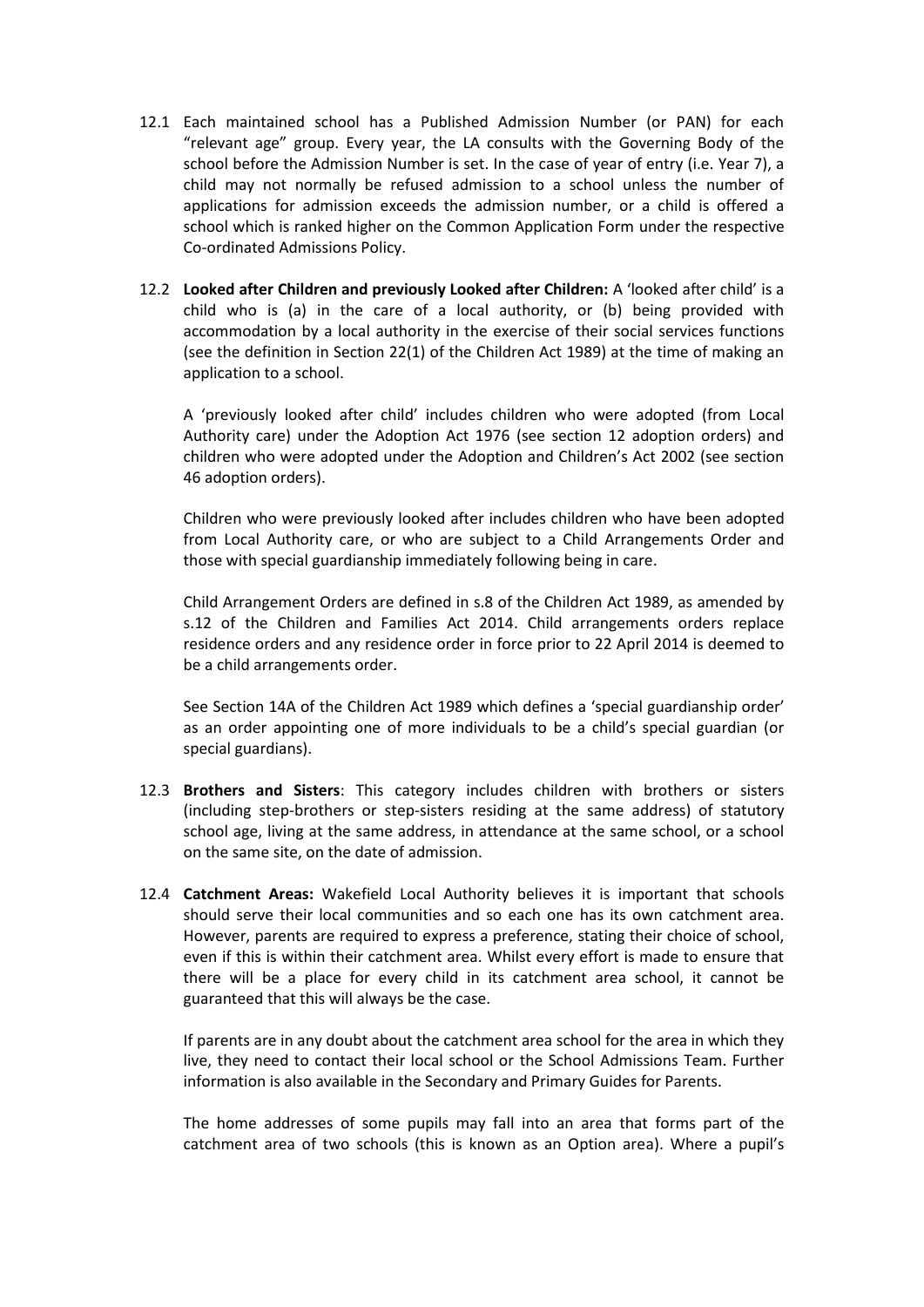address falls within two catchment areas, the LA will consider the application as children who live in the catchment area for both schools.

- 12.6 **Families Living Outside the District Boundary**: Children from families living outside the Wakefield Metropolitan District boundary will be considered alongside those who live within the Wakefield Metropolitan District.
- 12.7 **Address**: Wakefield Local Authority will investigate all queries about addresses and an offer of a school place may be withdrawn where the LA concludes that the parent/carer have made a fraudulent or deliberately misleading application.

When an offer is made, it is assumed the parental address will be the same in the following September as is held on the Local Authority's records. If a parent plans to move or has moved house, the parent must let the Local Authority know immediately as the date of the move could affect the address which is considered to be the home address for the purposes of the application. If the house move is after the 6 January 2022, the new address will be considered the home address.

Where a parent fails to notify the LA of a change of address, this may lead to the application being treated as a fraudulent or misleading application. This in turn may lead to the place, or offer of a place being withdrawn. Where the place is withdrawn, the LA will offer a place at a school within the catchment area of the new home address if there are places available at that school. Where there are no places at the new catchment area school, the LA may offer a place at the next nearest school to the new home address which has a place available.

12.8 **Parental Disputes:** Parental Responsibility gives both parents important legal rights as well as responsibilities to be involved in decisions such as the choice of school. The LA can only process one application per child which has been made by a person who has parental responsibility for that child.

Where the LA receives two conflicting applications both made by persons who have parental responsibility, the LA cannot process either application and the parents must decide between them which application will be withdrawn. Evidence of parental responsibility must be provided.

Where an application has been made by a parent who has parental responsibility, and the other parent advises the LA that he/she disagrees with the school preference, the LA will continue to process the original application unless the parent who disagrees with the school preference provides evidence that the applicant does not have parental responsibility for the child, or is otherwise prevented from determining which school the child should attend. Such evidence would be a copy of an existing Court Order or a Specific Issues Order.